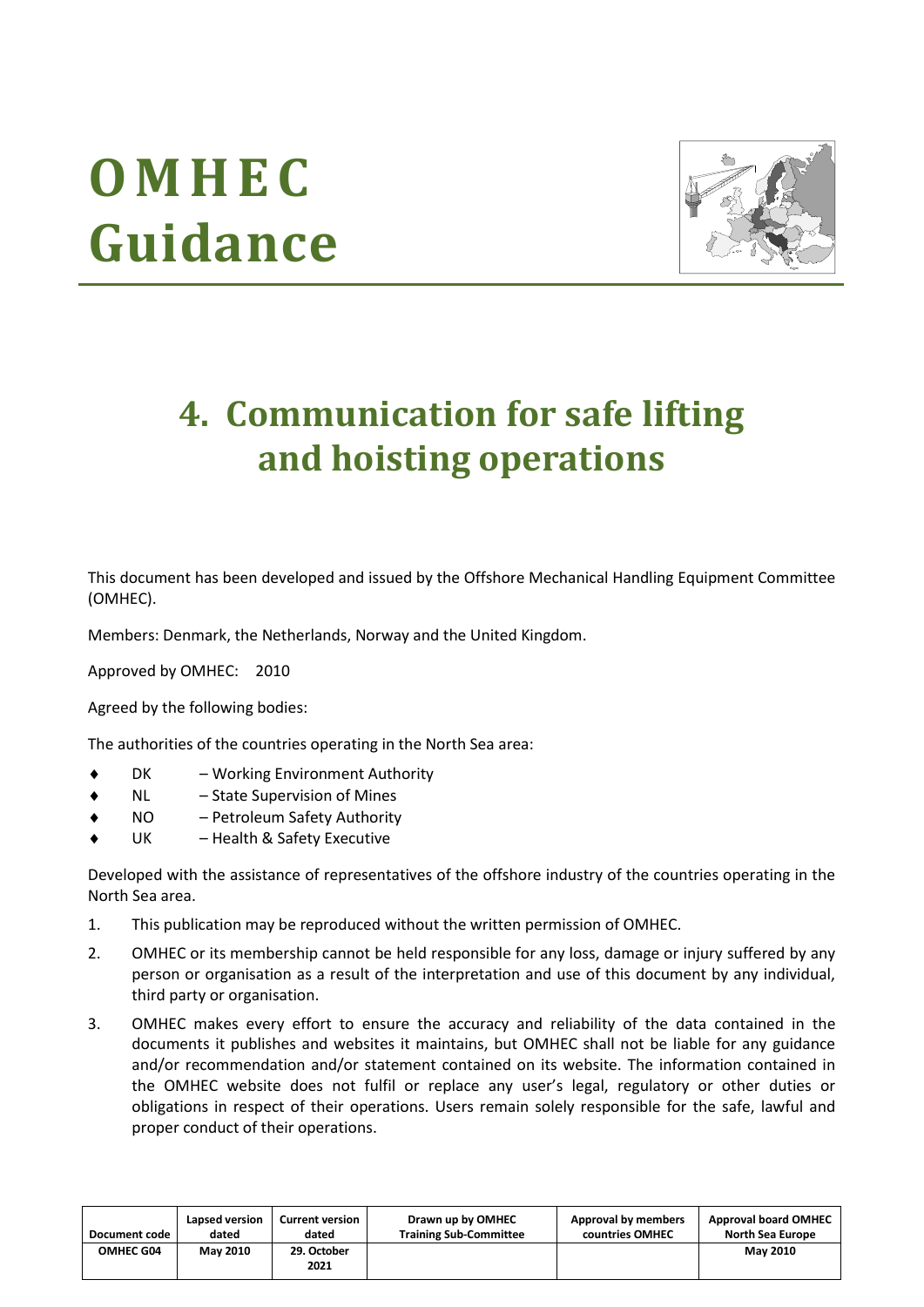| 4. Communication for safe lifting and hoisting operations | <b>OMHEC</b>                       |  |
|-----------------------------------------------------------|------------------------------------|--|
| <b>North Sea/Europe</b>                                   | Lifting of Personnel Sub-Committee |  |

| <b>Revision</b>  | Reason                                | Date            |
|------------------|---------------------------------------|-----------------|
| Rev. 1           | Reformatting                          | 22 October 2013 |
| Rev. 2           | Updated standard<br>references        | 27 March 2019   |
| Rev <sub>3</sub> | <b>Updated standard</b><br>references | 29 October 2021 |

| Document code    | Lapsed version  | <b>Current version</b> | Drawn up by OMHEC             | Approval by members | <b>Approval board OMHEC</b> |
|------------------|-----------------|------------------------|-------------------------------|---------------------|-----------------------------|
|                  | dated           | dated                  | <b>Training Sub-Committee</b> | countries OMHEC     | <b>North Sea Europe</b>     |
| <b>OMHEC G04</b> | <b>May 2010</b> | 29. October<br>2021    |                               |                     | <b>May 2010</b>             |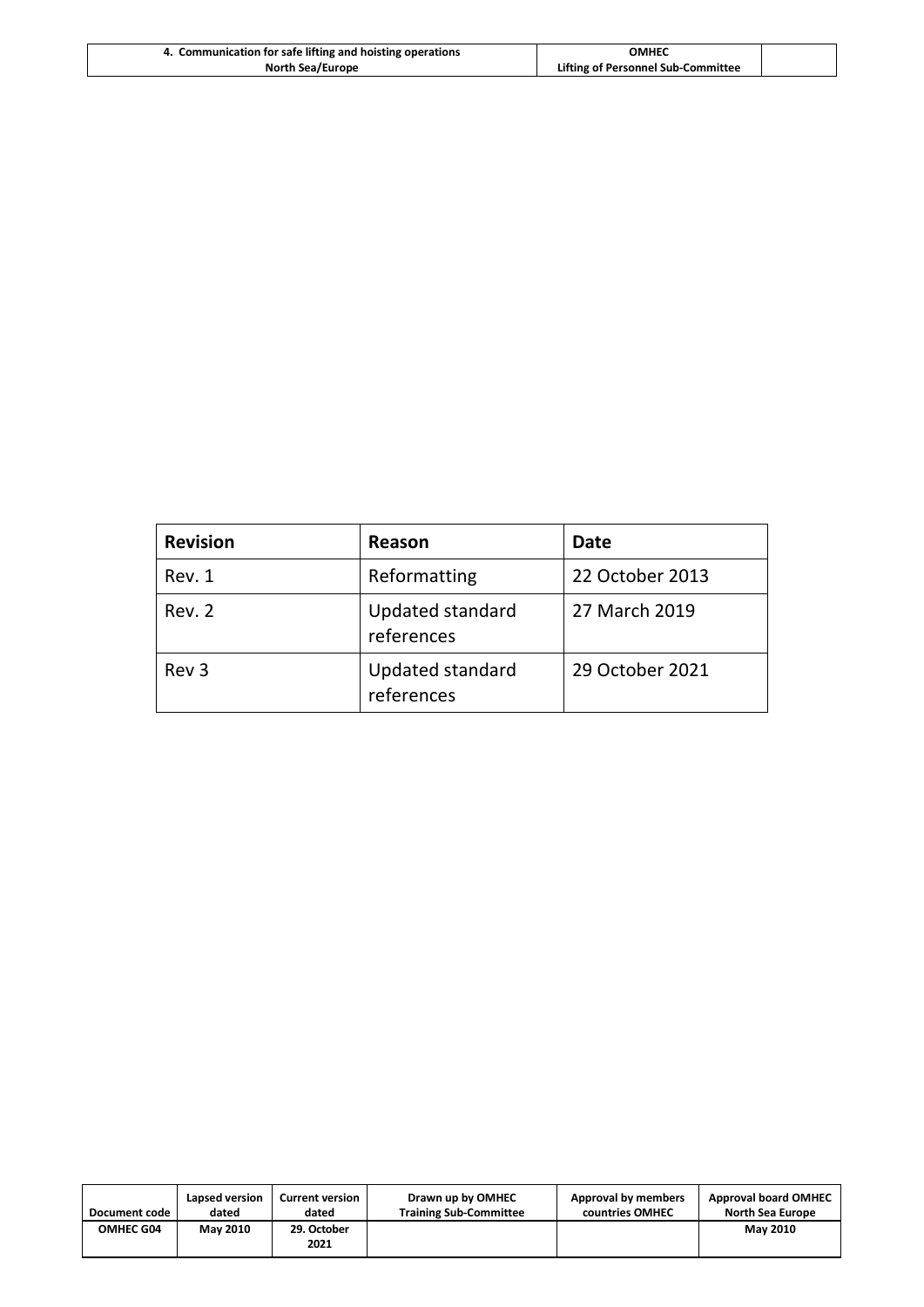| 4. Communication for safe lifting and hoisting operations | ОМНЕС                               | <b>Contents</b> |
|-----------------------------------------------------------|-------------------------------------|-----------------|
| North-Sea/Europe                                          | <b>Working Group Communications</b> |                 |

# **Contents**

| 1.1 |  |
|-----|--|
| 1.2 |  |
| 1.3 |  |
| 3.1 |  |
| 3.2 |  |
| 5.1 |  |
| 5.2 |  |
| 5.3 |  |
| 6.1 |  |
| 6.2 |  |
| 6.3 |  |
| 6.4 |  |
| 6.5 |  |
| 7.1 |  |
| 7.2 |  |
| 7.3 |  |
| 7.4 |  |
| 7.5 |  |
| 7.6 |  |
| 8.1 |  |
| 8.2 |  |

| Document code    | Lapsed version  | <b>Current version</b> | Drawn up by OMHEC             | Approval by members | <b>Approval board OMHEC</b> |
|------------------|-----------------|------------------------|-------------------------------|---------------------|-----------------------------|
|                  | dated           | dated                  | <b>Training Sub-Committee</b> | countries OMHEC     | North Sea Europe            |
| <b>OMHEC G04</b> | <b>May 2010</b> | 29. October<br>2021    |                               |                     | <b>May 2010</b>             |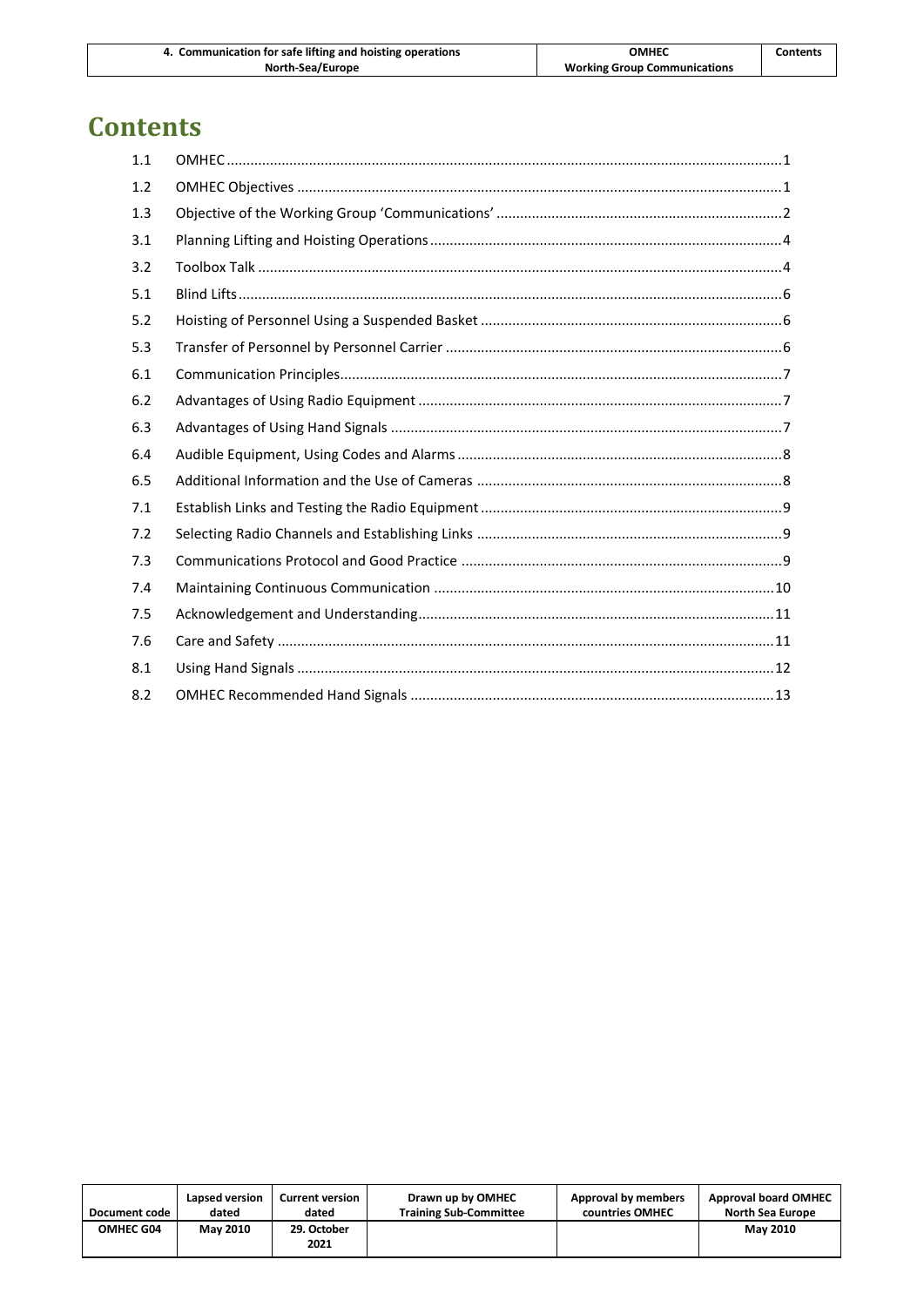| 4. Communication for safe lifting and hoisting operations | ОМНЕС                              | Page 1 of 17 |
|-----------------------------------------------------------|------------------------------------|--------------|
| North-Sea/Europe                                          | <b>Training Standard Committee</b> |              |

#### <span id="page-3-0"></span>**1 INTRODUCTION**

#### **1.1 OMHEC**

The Offshore Mechanical Handling Equipment Committee (OMHEC) comprises members from the United Kingdom, Norway, Denmark and the Netherlands, all of whom are involved with the safety of lifting and hoisting equipment and lifting and hoisting operations offshore.

OMHEC is also adviser for the North Sea Offshore Authorities Forum (NSOAF) in matters related to lifting and hoisting offshore, formally stated in an agreement between the two parties and signed in the spring of 2006.

Members represent regulatory authorities, such as from the Danish Energy Agency, the Netherlands State Supervision of Mines, the Petroleum Safety Authority Norway and the UK Health and Safety Executive. OMHEC also includes e.g. industry organisations, independent verifications bodies, classification societies and other relevant organisations.

OMHEC wishes to express its concern with respect to the safety aspects of lifting and hoisting equipment and lifting and hoisting operations offshore.

The potential dangers that arise from the use of lifting and hoisting equipment necessitate the highest standards of safety being applied.

#### <span id="page-3-1"></span>**1.2 OMHEC Objectives**

OMHEC shall contribute to improved safety in offshore mechanical handling, lifting and hoisting operations and be an arena for work, which will achieve good harmonised practices for these operations. In this respect the exchange of knowledge and understanding of causation and practical prevention of accidents and incidents plays an important part in the committee's work.

OMHEC has, and will continue to, establish work groups comprising across the board representation from all the participating countries in order to develop documents that will constitute advisory guidance and good practice relating to lifting and hoisting equipment and their operation.

OMHEC shall also be a centre for information exchange and discussions related to legislative policy, guidance and procedures and other issues associated with offshore lifting and hoisting equipment and their operations on fixed as well as mobile offshore units.

OMHEC shall give advice to the North Sea Offshore Authorities Forum (NSOAF) on issues related to safety in lifting and hoisting equipment and their operations, both on their request, as well as being an independent organisation on its own.

The regulatory authorities mentioned above will accept OMHEC's guidance as being good industry practice.

| Document code | Lapsed version  | <b>Current version</b> | Drawn up by OMHEC             | Approval by members | <b>Approval board OMHEC</b> |
|---------------|-----------------|------------------------|-------------------------------|---------------------|-----------------------------|
|               | dated           | dated                  | <b>Training Sub-Committee</b> | countries OMHEC     | <b>North Sea Europe</b>     |
| OMHEC G04     | <b>May 2010</b> | 29. October<br>2021    |                               |                     | <b>May 2010</b>             |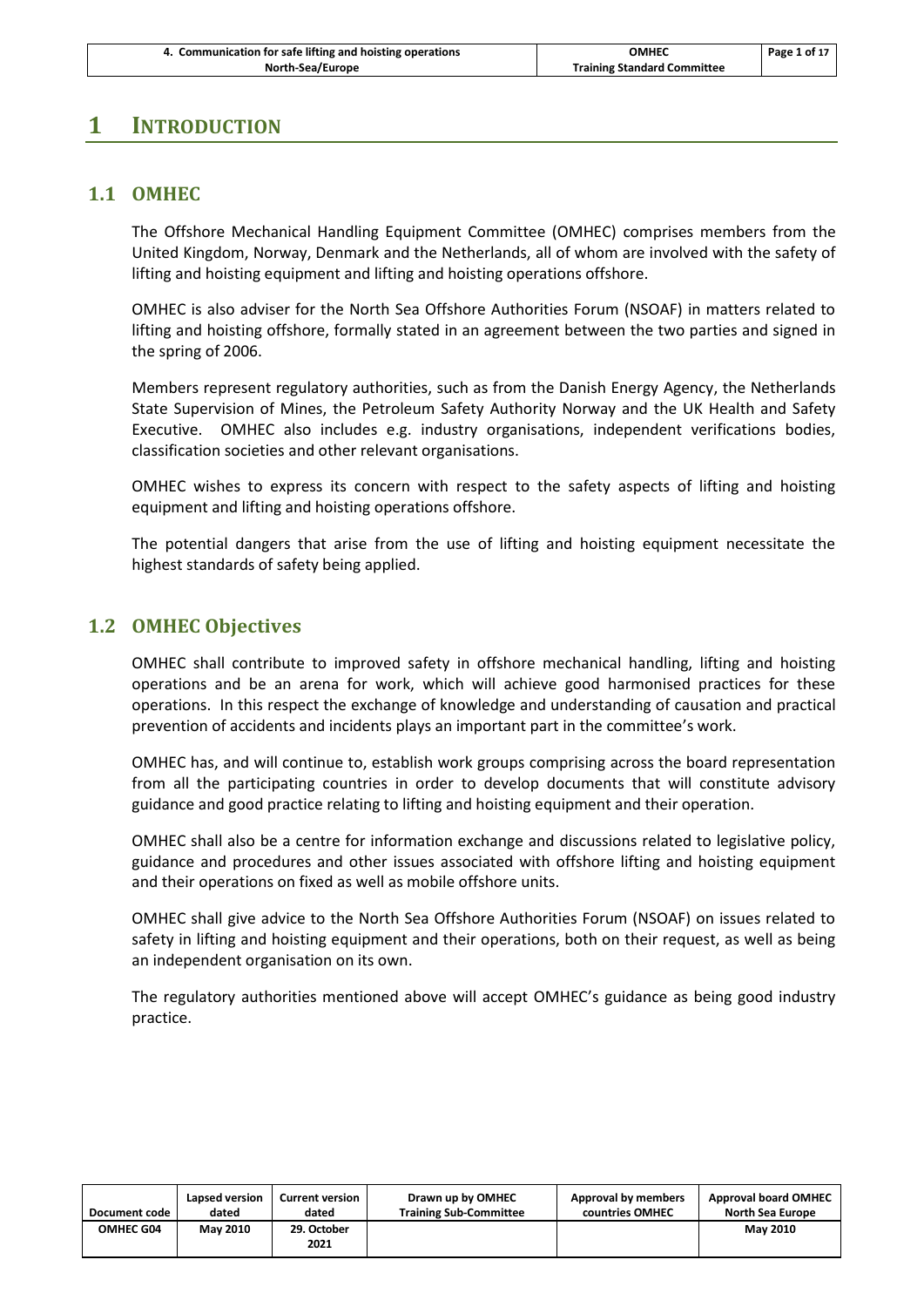| 4. Communication for safe lifting and hoisting operations | ОМНЕС                              | Page 2 of 17 |
|-----------------------------------------------------------|------------------------------------|--------------|
| North-Sea/Europe                                          | <b>Training Standard Committee</b> |              |

#### <span id="page-4-0"></span>**1.3 Objective of the Working Group 'Communications'**

Communication failures are a common root cause of lifting and hoisting incidents and thus highlight the importance of addressing communications issues at the risk assessment and planning stages and then again at the toolbox talk. Clear communication must be ensured throughout the lifting and hoisting operations and is a prime focus of everyone in the lifting and hoisting team.

At all times there shall be adequate communication between all personnel involved in the lifting and hoisting operation.

The objective of the working group 'Communications' is to provide guidance for systems, protocols and methods of communications in lifting and hoisting operations and raise the level of safety during lifting and hoisting operations offshore.

| Document code    | Lapsed version  | <b>Current version</b> | Drawn up by OMHEC             | Approval by members | <b>Approval board OMHEC</b> |
|------------------|-----------------|------------------------|-------------------------------|---------------------|-----------------------------|
|                  | dated           | dated                  | <b>Training Sub-Committee</b> | countries OMHEC     | North Sea Europe            |
| <b>OMHEC G04</b> | <b>May 2010</b> | 29. October<br>2021    |                               |                     | <b>May 2010</b>             |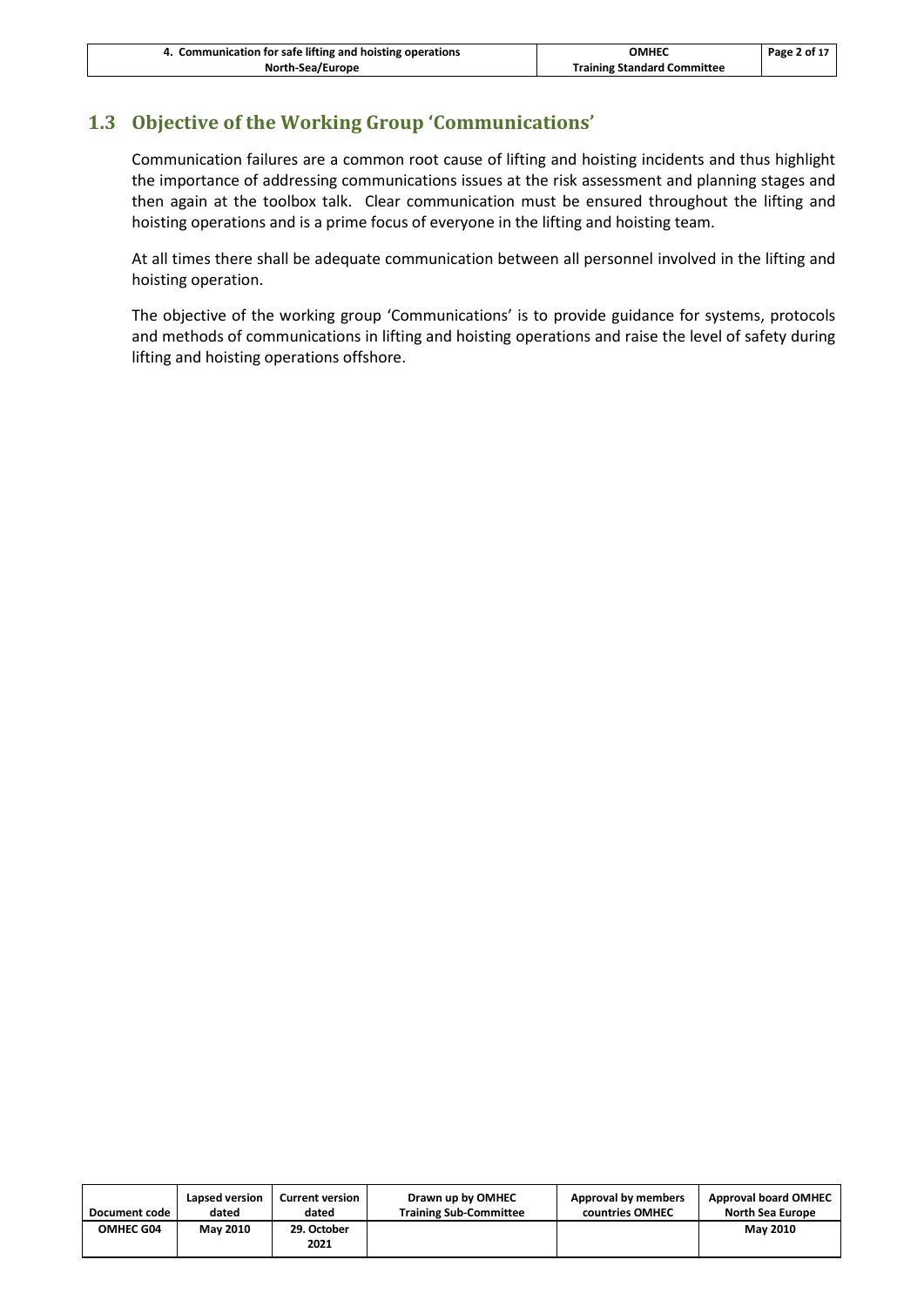# **2 BASIC PRINCIPLES FOR GOOD COMMUNICATIONS**

The OMHEC working group 'communications' has defined the following basic principles for good communications as imperative in order to raise the safety level during lifting and hoisting operations:

- Radio communications shall be used as primary means of communication;
- Communications shall be continuous, two way and confirmative;
- If radio communication is not available, the lifting and hoisting operation should not start;
- Lifting and hoisting operations should be suspended or ended if radio communication is no longer available;
- There should always be a line of sight between signaller and crane operator;
- Hand signals should be used to support the radio communications and shall be used as back-up in the event of radio equipment failure;
- The signaller shall be clearly identified, preferably by distinctive clothing being brightly coloured and for exclusive use of the signaller.

| Document code | Lapsed version  | <b>Current version</b> | Drawn up by OMHEC             | Approval by members | <b>Approval board OMHEC</b> |
|---------------|-----------------|------------------------|-------------------------------|---------------------|-----------------------------|
|               | dated           | dated                  | <b>Training Sub-Committee</b> | countries OMHEC     | North Sea Europe            |
| OMHEC G04     | <b>May 2010</b> | 29. October<br>2021    |                               |                     | <b>May 2010</b>             |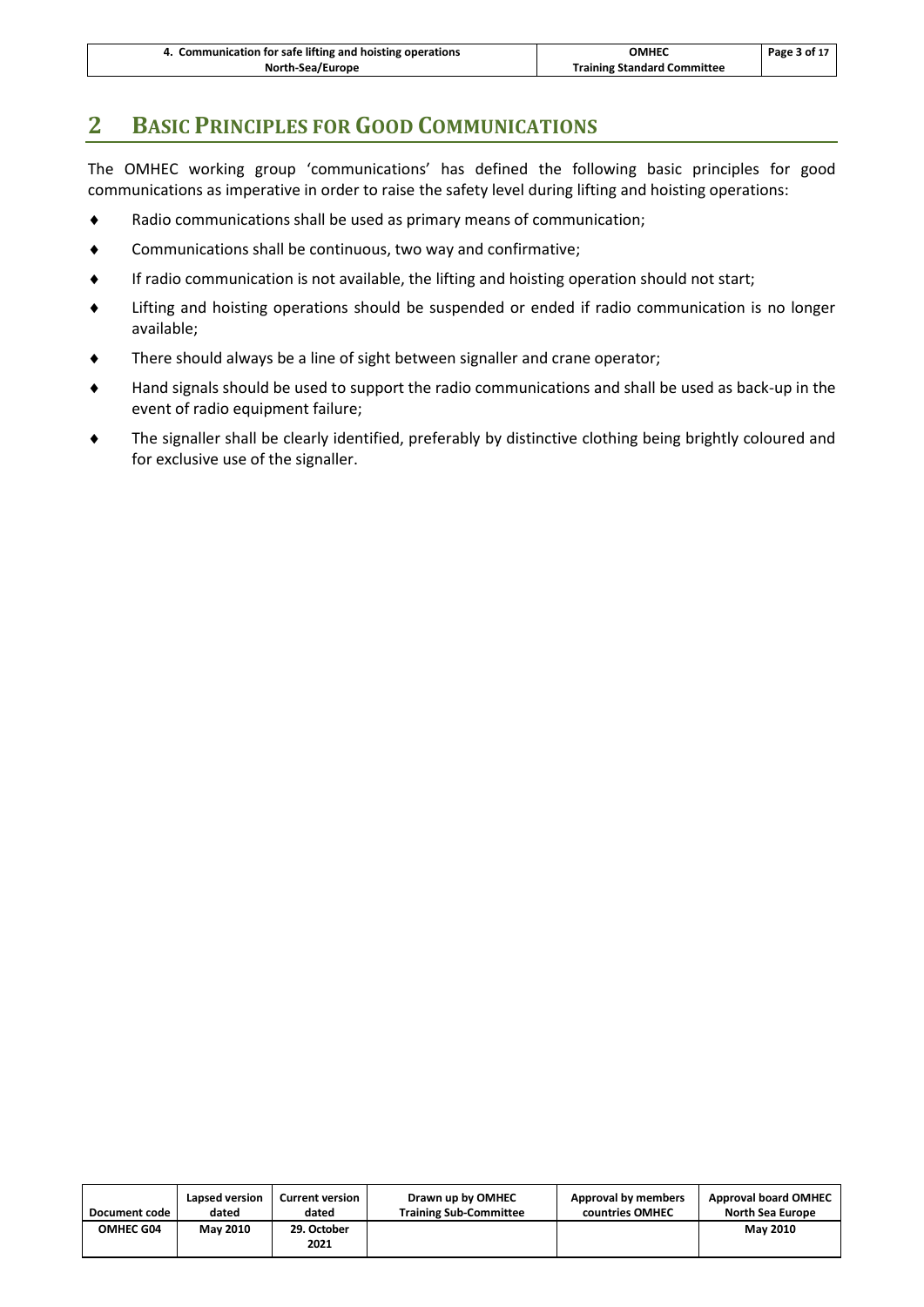| 4. Communication for safe lifting and hoisting operations | OMHEC                              | Page 4 of 17 |
|-----------------------------------------------------------|------------------------------------|--------------|
| North-Sea/Europe                                          | <b>Training Standard Committee</b> |              |

## **3 GENERAL CONSIDERATIONS ON COMMUNICATION**

In order to facilitate good communication, it is important that personnel involved in the lifting and hoisting operations are not distracted. With this in mind, the use of mobile phones or other devices, which are not part of the agreed communications procedure, should be restricted.

#### <span id="page-6-0"></span>**3.1 Planning Lifting and Hoisting Operations**

It is a legal requirement that all operations involving lifting and hoisting equipment shall be planned and appropriately managed based on risk, complexity of the operations and working environment. From the initial stages communications is an important and integral part of the planning.

All lay down, storage and lifting areas should be planned with no blind zones and thus minimizing the need for blind lifts. But in the cases where blind lifts are unavoidable, communications should be given the highest attention during the risk assessment.

The lift plan shall clearly state the communication method to be used.

#### <span id="page-6-1"></span>**3.2 Toolbox Talk**

The toolbox talk is the prime opportunity for all those involved with the lifting and hoisting operations to check the safety issues and ensure that communication is established and agreed upon between all concerned.

The toolbox talk is a vital communications asset. Next to all issues related to the Lift Plan and the safe execution, the following communications issues should be resolved at the toolbox talk:

- The talk should include all personnel involved in the execution of the lifting and hoisting operations;
- Have all affected parties been informed of the lifting activities;
- Do all members of the lifting and hoisting team share a common language;
- ◆ Confirmation of the communication method to be used;
- Confirmation that radios and headsets are in good working order;
- Confirmation that relevant personnel agree on and understand all the hand signals to be used, should radio communication fail;
- Radio frequency channel to be used;
- All personnel involved in the lifting and hoisting operations should know how and when to stop the job for safety reasons;
- Personnel should be aware of any other work going around them;
- De-briefing arrangements should be made to identify learning points and improvements.

| Document code    | Lapsed version  | <b>Current version</b> | Drawn up by OMHEC             | Approval by members | <b>Approval board OMHEC</b> |
|------------------|-----------------|------------------------|-------------------------------|---------------------|-----------------------------|
|                  | dated           | dated                  | <b>Training Sub-Committee</b> | countries OMHEC     | North Sea Europe            |
| <b>OMHEC G04</b> | <b>May 2010</b> | 29. October<br>2021    |                               |                     | <b>May 2010</b>             |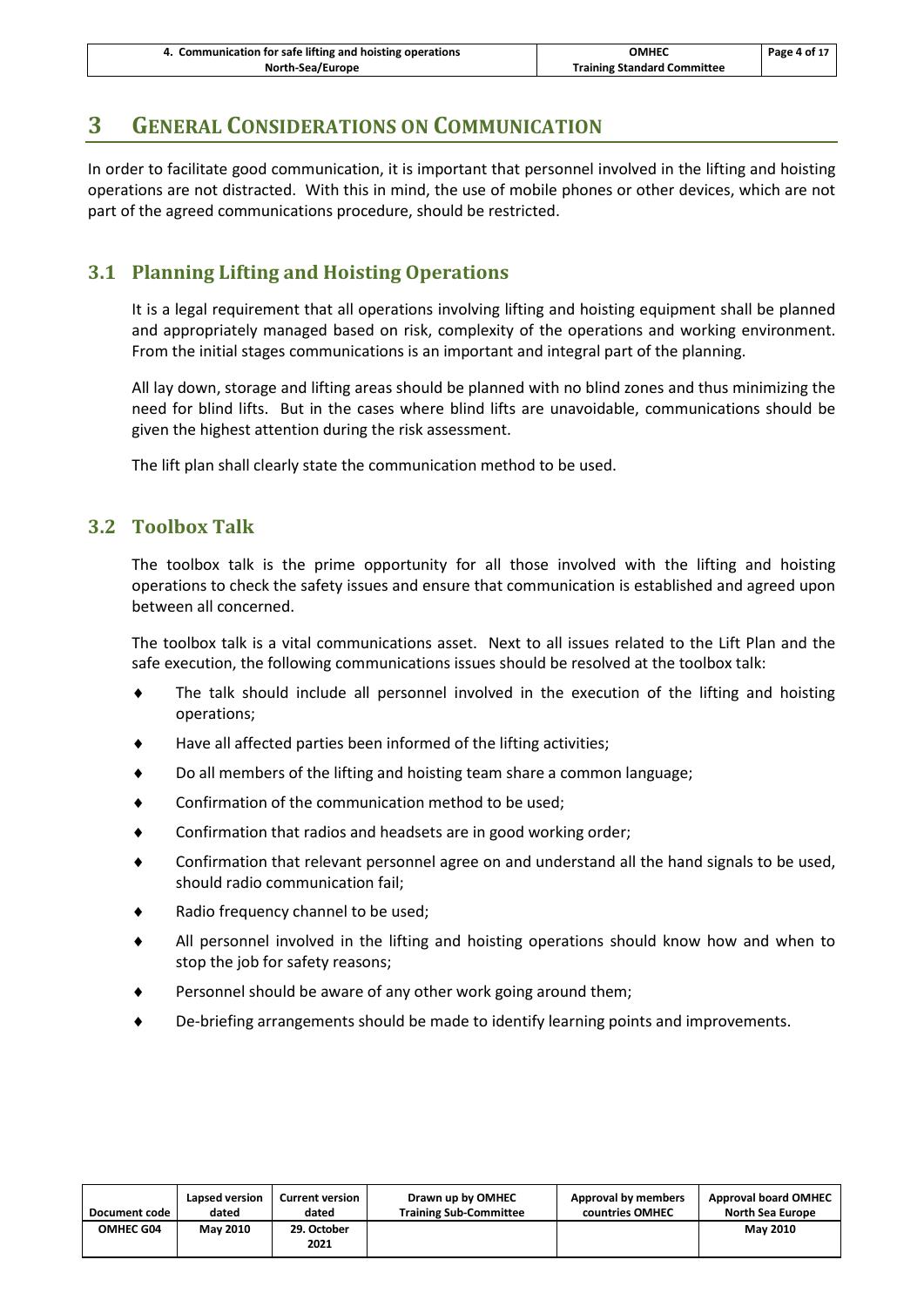| 4. Communication for safe lifting and hoisting operations | ОМНЕС                              | Page 5 of 17 |
|-----------------------------------------------------------|------------------------------------|--------------|
| North-Sea/Europe                                          | <b>Training Standard Committee</b> |              |

# **4 PERSONNEL INVOLVED**

The signalman's duties must consist exclusively of directing manoeuvres and ensuring the safety of workers in the vicinity.

The crane operator must interrupt the ongoing manoeuvre in order to request new instructions when he is unable to carry out the orders, he has received with the necessary safety guarantees.

| Document code    | Lapsed version  | <b>Current version</b> | Drawn up by OMHEC             | Approval by members | <b>Approval board OMHEC</b> |
|------------------|-----------------|------------------------|-------------------------------|---------------------|-----------------------------|
|                  | dated           | dated                  | <b>Training Sub-Committee</b> | countries OMHEC     | <b>North Sea Europe</b>     |
| <b>OMHEC G04</b> | <b>May 2010</b> | 29. October<br>2021    |                               |                     | <b>May 2010</b>             |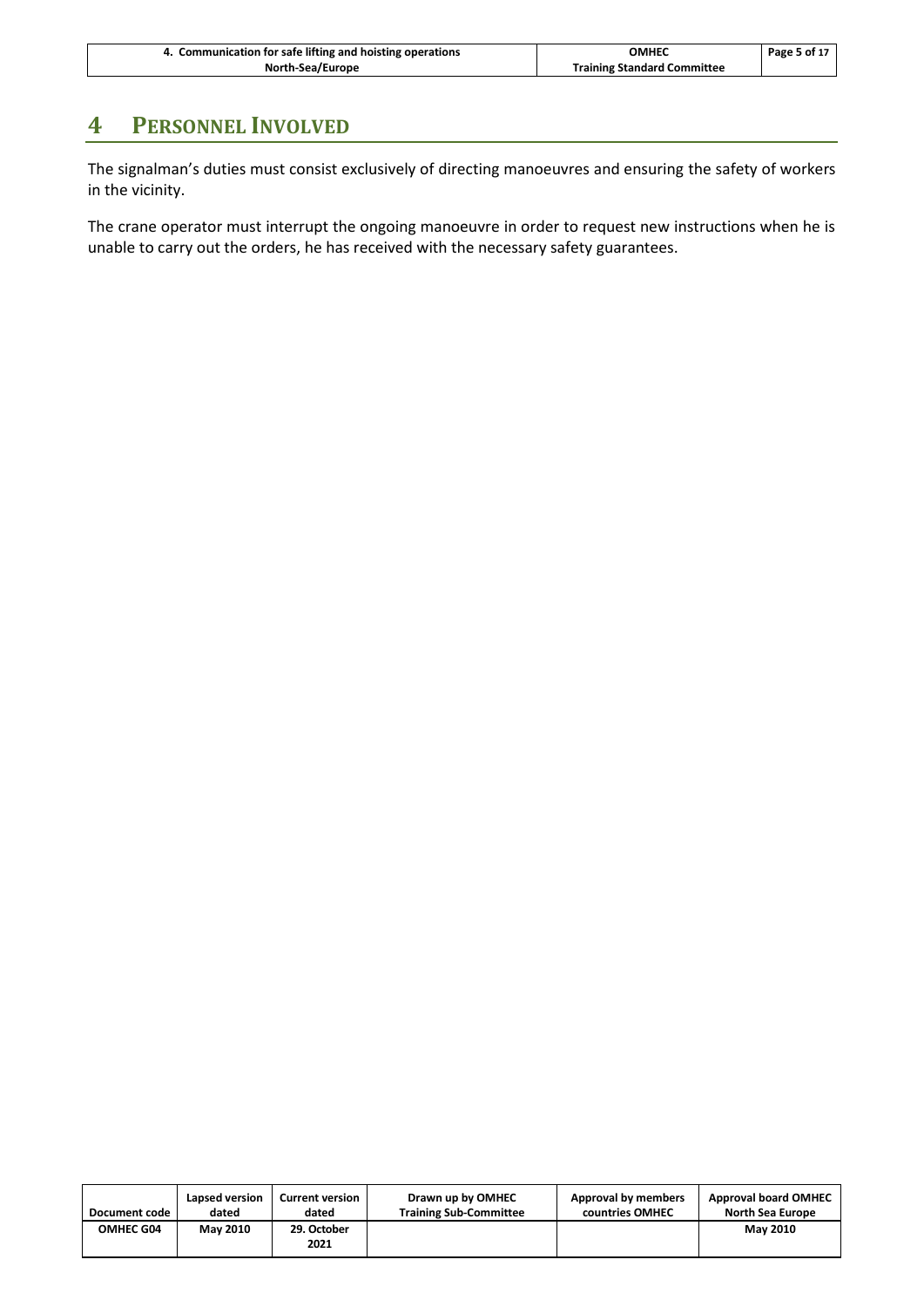# **5 LINE OF SIGHT, POSITION AND VISIBILITY**

The signalman must be able to monitor all manoeuvres visually without being endangered thereby (European Council Directive 92/58/EEC on the Minimum Requirements for the Provision of Safety and/or Health Signs at Work, ANNEX IX, Article 2.2).

The operator must be able to recognise the signalman without difficulty.

The signaller shall be clearly identified, preferably by distinctive clothing being brightly coloured and for exclusive use of the signaller (European Council Directive 92/58/EEC on the Minimum Requirements for the Provision of Safety and/or Health Signs at Work, ANNEX IX, Article 2.6).

#### <span id="page-8-0"></span>**5.1 Blind Lifts**

Blind lifts should be avoided as much as reasonably possible (see also the remark i[n 3.1\)](#page-6-0).

However if blind lifts are unavoidable, communications should be given the highest attention during the risk assessment.

In connection with blind lifts, there shall always be at least two persons (signaller and slinger) who have visual contact with the load and each other, and have radio contact with the lifting appliance operator. Any closed circuit television that monitors the work area is considered to be an aid, and not a replacement for either of these persons.

The signaller shall place himself in a position where he has clear visual contact with the appliance operator and can give the stop signal manually in the event of radio equipment failure.

Communication from the signaller to the crane operator should be continuous, two way and confirmative by repeating the command. This is particularly important during 'blind lifts'.

#### <span id="page-8-1"></span>**5.2 Hoisting of Personnel Using a Suspended Basket**

Whenever personnel are being hoisted, the lifting appliance operator shall have eye contact with the signaller, who in turn shall have eye contact with the personnel who are being lifted.

Radio contact shall be established and maintained at all times between one of the persons being lifted, lifting appliance operator and signaller.

#### <span id="page-8-2"></span>**5.3 Transfer of Personnel by Personnel Carrier**

Radio communication should be established on an agreed radio frequency and maintained during the transfer operation. Radio communication needs to be established between the crane operator and the persons in charge of the vessel/installation both to and from which the transfer is being undertaken.

The crane operator should have a good view of the transfer areas, the personnel to be transferred and the banksman/deck officer at the two transfer locations.

| Document code | Lapsed version  | <b>Current version</b> | Drawn up by OMHEC             | Approval by members | <b>Approval board OMHEC</b> |
|---------------|-----------------|------------------------|-------------------------------|---------------------|-----------------------------|
|               | dated           | dated                  | <b>Training Sub-Committee</b> | countries OMHEC     | North Sea Europe            |
| OMHEC G04     | <b>May 2010</b> | 29. October<br>2021    |                               |                     | <b>May 2010</b>             |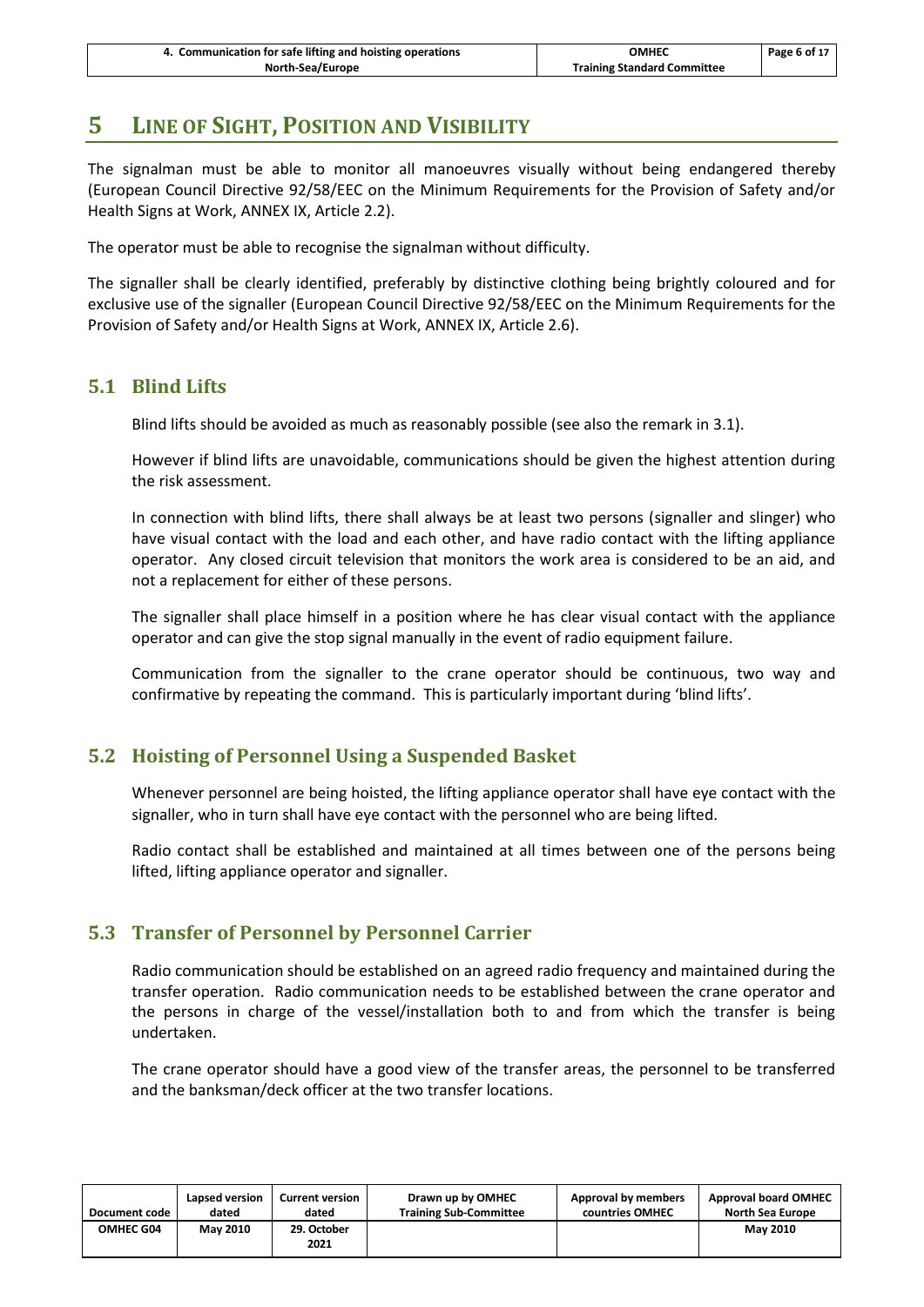| 4. Communication for safe lifting and hoisting operations | <b>OMHEC</b>                       | Page 7 of 17 |
|-----------------------------------------------------------|------------------------------------|--------------|
| North-Sea/Europe                                          | <b>Training Standard Committee</b> |              |

# <span id="page-9-0"></span>**6 COMMUNICATION METHODS**

#### **6.1 Communication Principles**

- Radio communications shall be used as the primary means of communication during lifting and hoisting operations;
- Radio communications shall follow an agreed protocol;
- Hand signals can be used in addition to the radio equipment and shall be used as back-up in the event of radio equipment failure.

#### <span id="page-9-1"></span>**6.2 Advantages of Using Radio Equipment**

There are advantages and disadvantages to using radio equipment rather than hand signals as the primary means of communicating between the signaller and the crane operator.

Using radio equipment offer the following advantages over hand signals:

- When using radio equipment, there is two-way communication, giving the crane operator a facility for responding to the signaller and others;
- Radio equipment offers more flexibility in communication than hand signals;
- The crane operator does not need to keep the signaller in sight all of the time and can refer to all controls and instrumentation within the operating cabin so long as voice communication is maintained;
- The signaller might not be in the same line of sight as the load, in order to avoid being too close to it. Radio equipment allows the crane operator to look at what is most important for the operation;
- Whenever lifting and hoisting operations are unexpectedly affected by heavy rain or failing light, radio equipment would be a better means of communicating;
- If agreed in the lift plan, the operations can continue if the line of sight between the crane operator and the signalman is temporarily lost, so long as continual communication is maintained;
- Effective communications during blind lifts are made possible with radio equipment;
- Lifting and hoisting operations where one signaller hands over to another in a different location are easier when radio equipment is being used.

#### <span id="page-9-2"></span>**6.3 Advantages of Using Hand Signals**

The advantages of hand signals over radio equipment are:

- Hand signals rely less on knowledge of the local language (though key personnel do require competency in the same the same language);
- Equipment breakdowns or cross talk from others on the same channel are avoided when hand signals are used;

| Document code | Lapsed version  | <b>Current version</b> | Drawn up by OMHEC             | Approval by members | <b>Approval board OMHEC</b> |
|---------------|-----------------|------------------------|-------------------------------|---------------------|-----------------------------|
|               | dated           | dated                  | <b>Training Sub-Committee</b> | countries OMHEC     | North Sea Europe            |
| OMHEC G04     | <b>May 2010</b> | 29. October<br>2021    |                               |                     | <b>May 2010</b>             |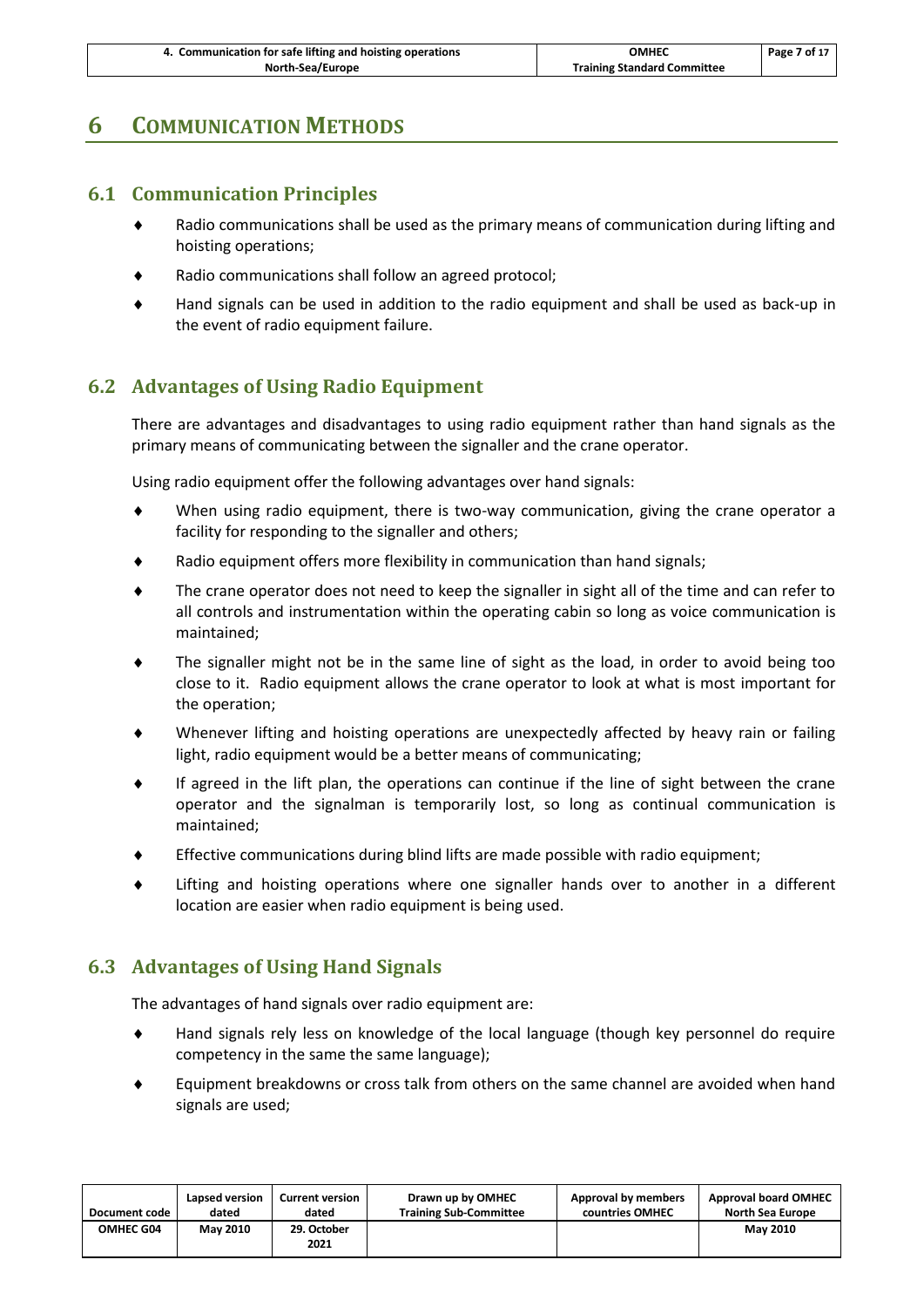| 4. Communication for safe lifting and hoisting operations | <b>OMHEC</b>                       | Page 8 of 17 |
|-----------------------------------------------------------|------------------------------------|--------------|
| North-Sea/Europe                                          | <b>Training Standard Committee</b> |              |

- There is likely to be less room for ambiguity in hand signals, provided that both parties understand the same signalling protocol;
- Hand signals should avoid problems caused by radio transmission failures, especially when the sender or the person receiving has not realised that there is a failure.

#### <span id="page-10-0"></span>**6.4 Audible Equipment, Using Codes and Alarms**

In some occasions as a method for communication, whistles are blown as a way of giving instructions to the crane operator, sometimes in conjunction with a limited range of hand signals.

This method of communication is likely to lead to ambiguity if the crane operator becomes unsure of the number of whistle blasts heard, either because of other sounds occurring at the same time, or if he was distracted or even if there was a change of wind direction or force.

This method of communicating shall never be accepted.

Also communicating using codes instead of voice or hand signals shall never be accepted: they are not standardised and prone to misinterpretation by the receiver.

#### <span id="page-10-1"></span>**6.5 Additional Information and the Use of Cameras**

The crane operator has several sources of information available about the status of the load. He is therefore in a good position to provide an early warning to the lifting and hoisting team if there is a discrepancy between instructions issued to him and his understanding of the hoisting operation.

Such communication should, whenever possible, be routed primarily to the signaller.

The crane operator might have access to the following instrumentation communicating the state of the hoisting operation:

- Line out meter this indicates the length of wire rope out and can also give an indication of the weight of the load suspended, provided the meter has been appropriately calibrated;
- Closed circuit camera television trained on the cable drum(s)  $-$  this allows the crane operator to see how much line is available and therefore how much flexibility the signaller has in lowering an item;
- Closed circuit camera television on the crane boom.

Cameras and instrumentation can be used as an aid, but only the signaller should be in charge of directing the load.

The use of cameras shall never give reason to replace a member of the lifting and hoisting team.

| Document code    | Lapsed version  | <b>Current version</b> | Drawn up by OMHEC             | Approval by members | <b>Approval board OMHEC</b> |
|------------------|-----------------|------------------------|-------------------------------|---------------------|-----------------------------|
|                  | dated           | dated                  | <b>Training Sub-Committee</b> | countries OMHEC     | <b>North Sea Europe</b>     |
| <b>OMHEC G04</b> | <b>May 2010</b> | 29. October<br>2021    |                               |                     | <b>May 2010</b>             |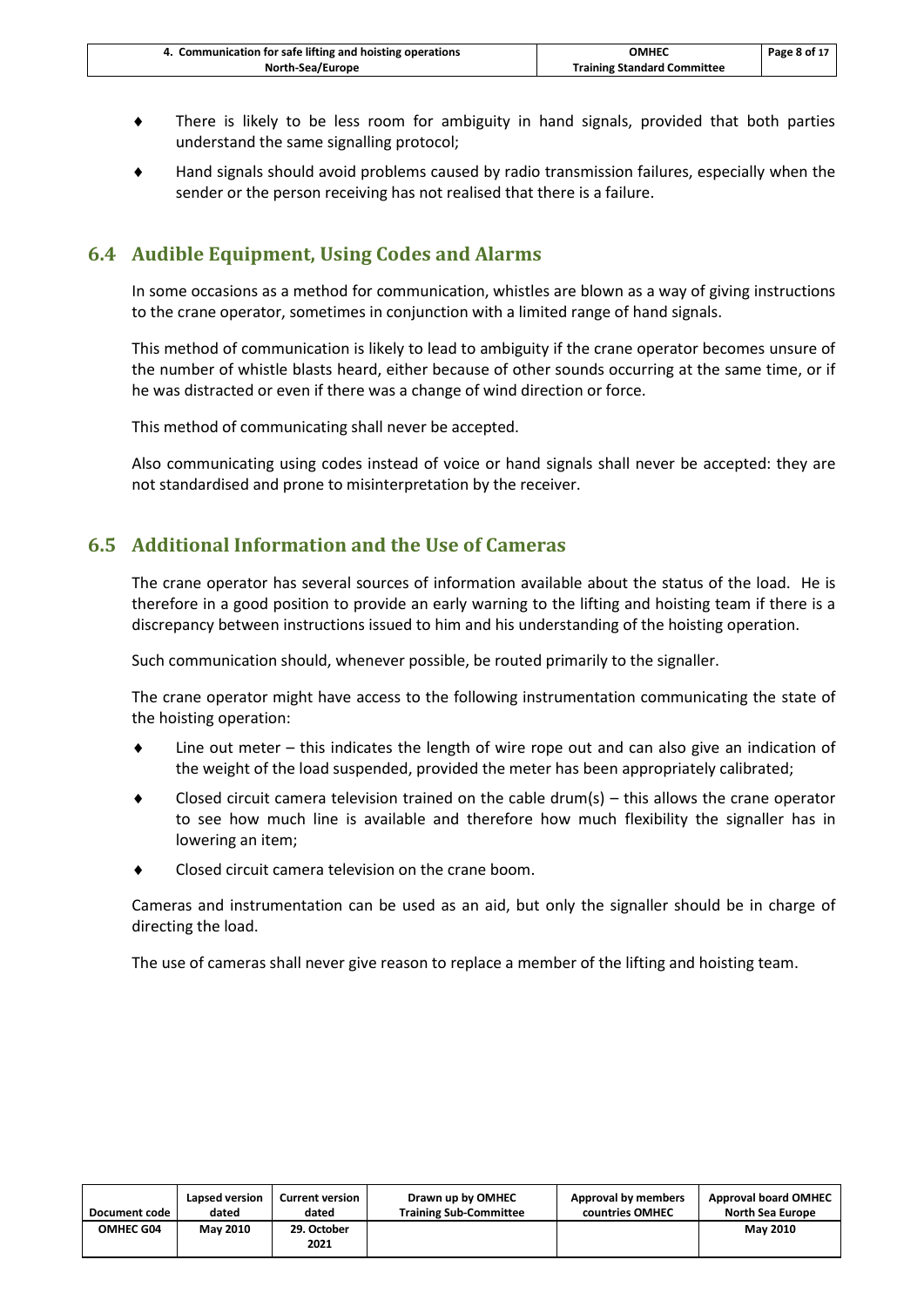| 4. Communication for safe lifting and hoisting operations | <b>OMHEC</b>                       | Page 9 of 17 |
|-----------------------------------------------------------|------------------------------------|--------------|
| North-Sea/Europe                                          | <b>Training Standard Committee</b> |              |

# <span id="page-11-0"></span>**7 RADIO PROCEDURES FOR LIFTING AND HOISTING OPERATIONS**

#### **7.1 Establish Links and Testing the Radio Equipment**

Communications equipment such as radios or headsets should have been issued at the start of the shift and tested at that time. Testing usually takes the form of a call to another person who will provide confirmation that the equipment is working.

By the time the toolbox talk or Last Minute Risk Assessment meeting occurs, all communications equipment should have been tested. At the toolbox talk, the users of the radio equipment should confirm testing.

#### <span id="page-11-1"></span>**7.2 Selecting Radio Channels and Establishing Links**

If possible, identify a channel that will only be used by the team involved in the lifting and hoisting operations. This will help avoid cross talk from other personnel, nearby ships in the vicinity, cranes on other operations, etc. Cross talk can be disruptive to the whole team and will jeopardise safety.

Where there is more than one crane working in the vicinity, ideally, each crane should be allocated a separate radio channel. This is particularly important when working simultaneously with vessels.

#### **7.2.1 Cranes Operating on Different Channels**

In circumstances where two cranes are operating on different channels for onboard lifting and hoisting operations at the same time, the signallers should make both crane operators aware of the lifts planned and pay attention to the position of the boom tips so as to avoid any contact between cranes when carrying out the lifting and hoisting operations.

If it is not possible to use a unique channel, use of 'call signs' for each crane, winch or lifting team member, will assist in identifying caller and receiver. The call sign should precede any radio communication to avoid confusion.

#### **7.2.2 Cranes Operating on Same Channels**

If simultaneous lifting and hoisting operations are using the same channel, e.g. during a tandem lifting operation, individual call signs for each crane, winch or lifting team member, will assist in identifying caller and receiver. The call sign should be used and should precede any radio communication to avoid confusion.

#### <span id="page-11-2"></span>**7.3 Communications Protocol and Good Practice**

The following protocol is recommended for radio communication during lifting and hoisting operations:

- Call signs and code words should be set up and adhered to;
- Call signs must be used at all times to establish the authenticity of commands or directions;
- At the end of an instruction or enquiry the transmitting operator should indicate the end of the message by the command 'over';

| Document code    | Lapsed version  | <b>Current version</b> | Drawn up by OMHEC             | Approval by members | <b>Approval board OMHEC</b> |
|------------------|-----------------|------------------------|-------------------------------|---------------------|-----------------------------|
|                  | dated           | dated                  | <b>Training Sub-Committee</b> | countries OMHEC     | <b>North Sea Europe</b>     |
| <b>OMHEC G04</b> | <b>May 2010</b> | 29. October<br>2021    |                               |                     | <b>May 2010</b>             |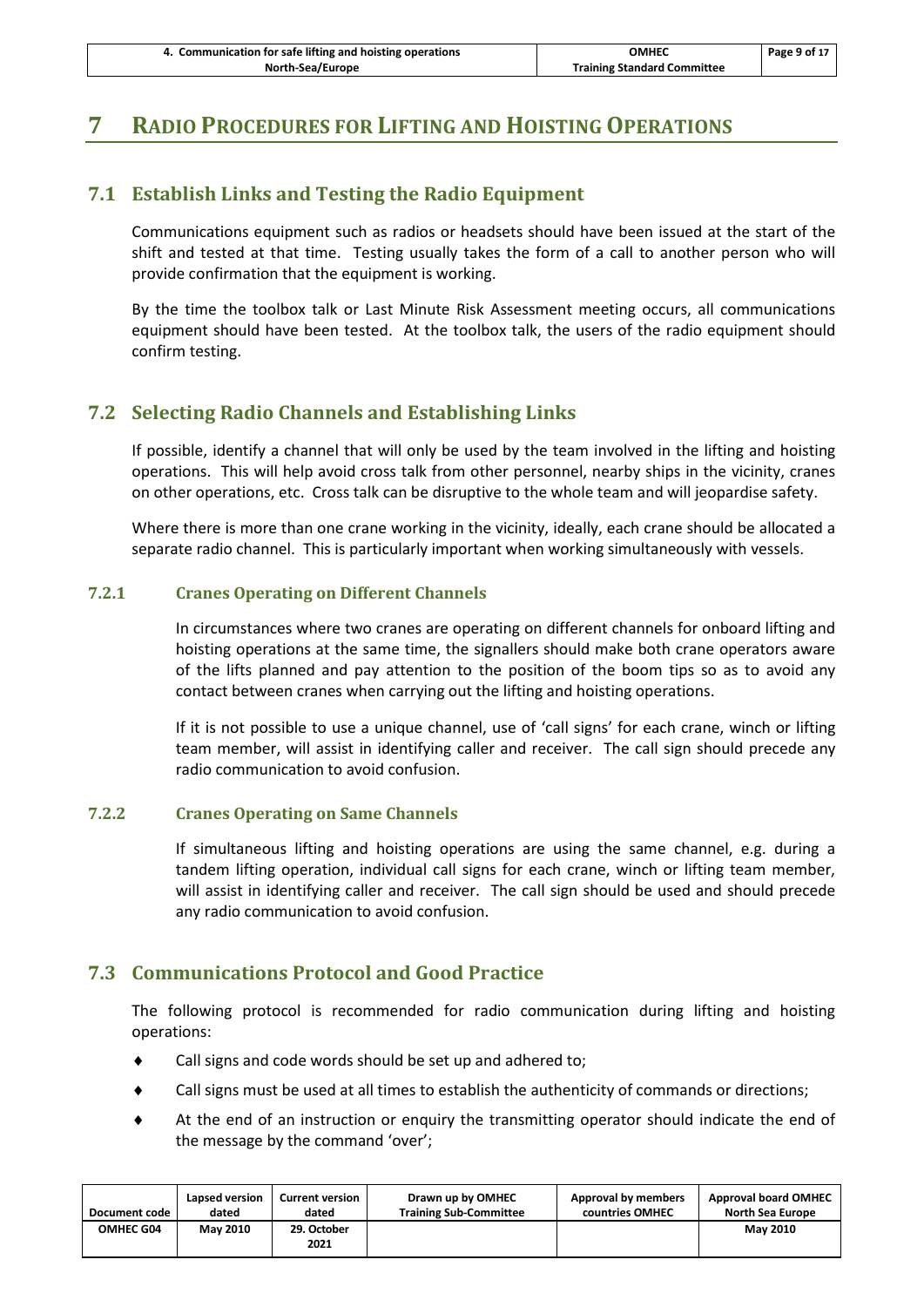| 4. Communication for safe lifting and hoisting operations | ОМНЕС                              | Page 10 of 17 |
|-----------------------------------------------------------|------------------------------------|---------------|
| North-Sea/Europe                                          | <b>Training Standard Committee</b> |               |

- The receiving operator should indicate understanding of any dialogue by a confirmative repeat of the command;
- Under no circumstances should the transmitting operator assume understanding without confirmative repeat acknowledgement from the receiving operator;
- If any doubt exists regarding a message, the receiving operator must not acknowledge but should repeat the message as he understands it and ask for confirmation or simply request the transmitting operator to repeat;
- At the close of communication the transmitting operator should indicate the end of the transmission with the command 'over and out'.

Code words shall be short and give clear instructions and must be confirmed during the planning. As an example:

| Code word  | <b>Action</b>                                   |
|------------|-------------------------------------------------|
| Start      | To indicate the start of a command              |
| Stop       | To interrupt or stop a movement                 |
| End        | To end the operation                            |
| Pick up    | Start hoisting the load                         |
| Hoist      | Raise the load                                  |
| Lower      | Lower the load                                  |
| Boom up    | Raise the boom                                  |
| Boom down  | Lower the boom                                  |
| Slew right | Slew to the right, from crane operator position |
| Slew left  | Slew to the left, from crane operator position  |
| Slowly     | Slow movements                                  |
| Slack off  | Release tension in the wire to release the hook |
| Hook free  | Information only to the crane operator          |

The above list is not exhaustive as specific types of cranes, such as knuckle boom cranes, need more crane specific instructions. Crane specific instructions must be agreed upon during the planning and fully known to all members of the lifting and hoisting team.

#### <span id="page-12-0"></span>**7.4 Maintaining Continuous Communication**

Communication from the signaller to the crane operator should be continuous. This is particularly important during 'blind lifts'. Should communications cease, the lifting and hoisting operation should stop in a safe way.

Continuous communications are recommended, by giving the initial instruction and then talk to the crane operator repeatedly to reassure him that the line of communication is still active.

Any person using the radio should avoid keeping the transmission button pressed for unnecessarily long periods. The radio might be the only quick way to contact vital lifting and hoisting team members.

Lifting should stop if there is an interruption to communication, for example if a third party breaks into the transmission.

| Document code    | Lapsed version  | <b>Current version</b> | Drawn up by OMHEC             | Approval by members | <b>Approval board OMHEC</b> |
|------------------|-----------------|------------------------|-------------------------------|---------------------|-----------------------------|
|                  | dated           | dated                  | <b>Training Sub-Committee</b> | countries OMHEC     | North Sea Europe            |
| <b>OMHEC G04</b> | <b>May 2010</b> | 29. October<br>2021    |                               |                     | <b>May 2010</b>             |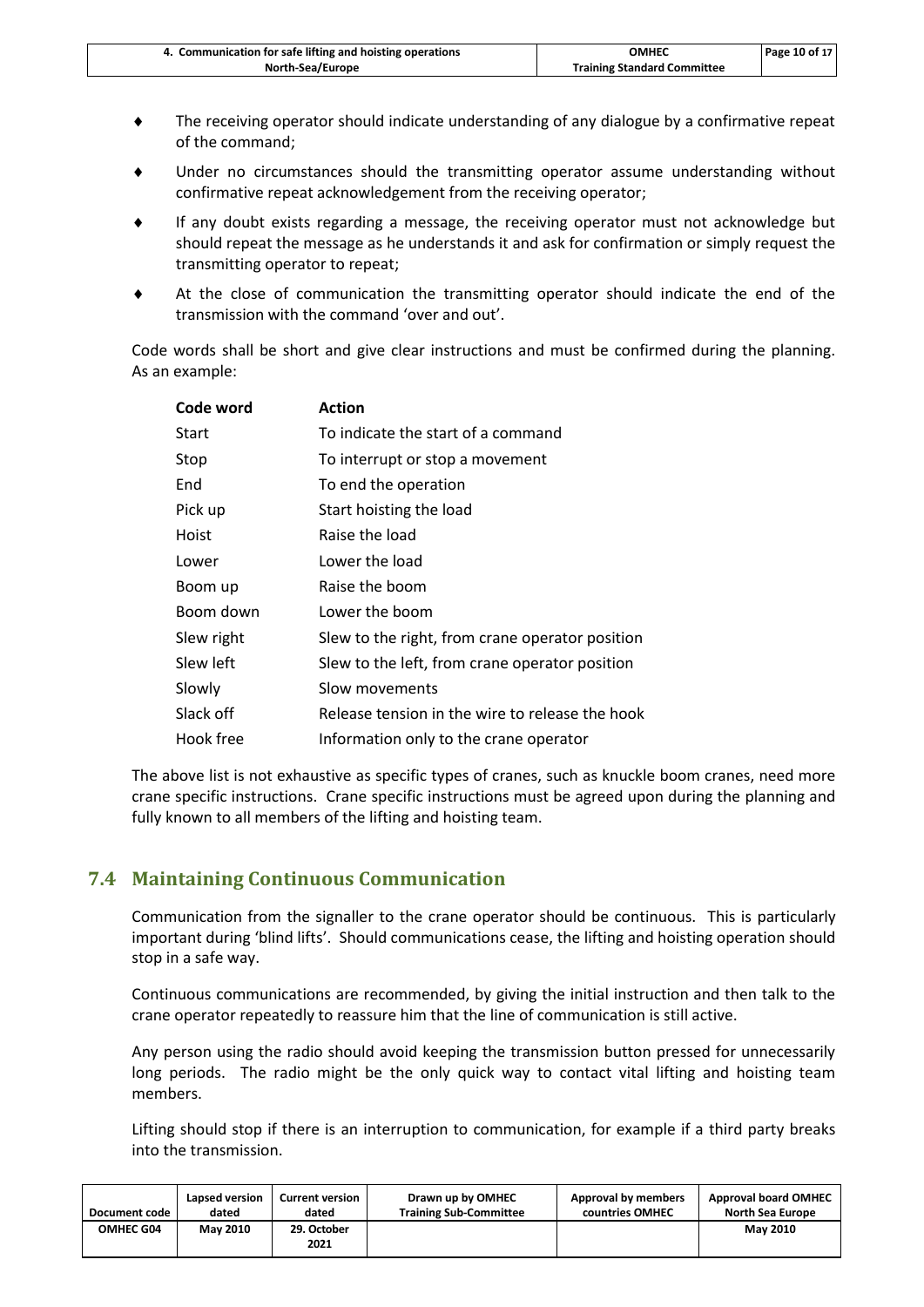| 4. Communication for safe lifting and hoisting operations | <b>OMHEC</b>                       | Page 11 of 17 |
|-----------------------------------------------------------|------------------------------------|---------------|
| North-Sea/Europe                                          | <b>Training Standard Committee</b> |               |

#### <span id="page-13-0"></span>**7.5 Acknowledgement and Understanding**

Good practice indicates that communications should be positively acknowledged. The receiving operator(s) should indicate understanding of the message by repeating or in a slightly different form of words as the instructions received.

Distraction is a risk factor. Accordingly, communication should be clear and limited to what the crane operator has to do.

Discussion or explanation as to why the lifting and hoisting operations are being conducted in a certain way should be held at the risk identification stage, or the toolbox talk, but not when the operations are underway. If there is a need for discussion then stop the operations and deal with the issue.

#### <span id="page-13-1"></span>**7.6 Care and Safety**

Always check that the batteries are fully charged prior to booking out the radio for a shift. Ensure that the radio microphone is not exposed to rain. If a plastic carrying case offering full protection of the radio is not available, a simple precautionary measure such as a small plastic bag or a piece of cling film around the microphone will ensure that it remains in a dry condition.

Do not carry radios in pockets. Always ensure that they are carried in protective holsters attached to the body by either shoulder lanyard or waist belt. Apart from maintaining the integrity of the radio this will ensure that the radio does not become a dropped object if dislodged when working at height or climbing ladders.

| Document code    | Lapsed version  | <b>Current version</b> | Drawn up by OMHEC             | Approval by members | <b>Approval board OMHEC</b> |
|------------------|-----------------|------------------------|-------------------------------|---------------------|-----------------------------|
|                  | dated           | dated                  | <b>Training Sub-Committee</b> | countries OMHEC     | <b>North Sea Europe</b>     |
| <b>OMHEC G04</b> | <b>May 2010</b> | 29. October<br>2021    |                               |                     | <b>May 2010</b>             |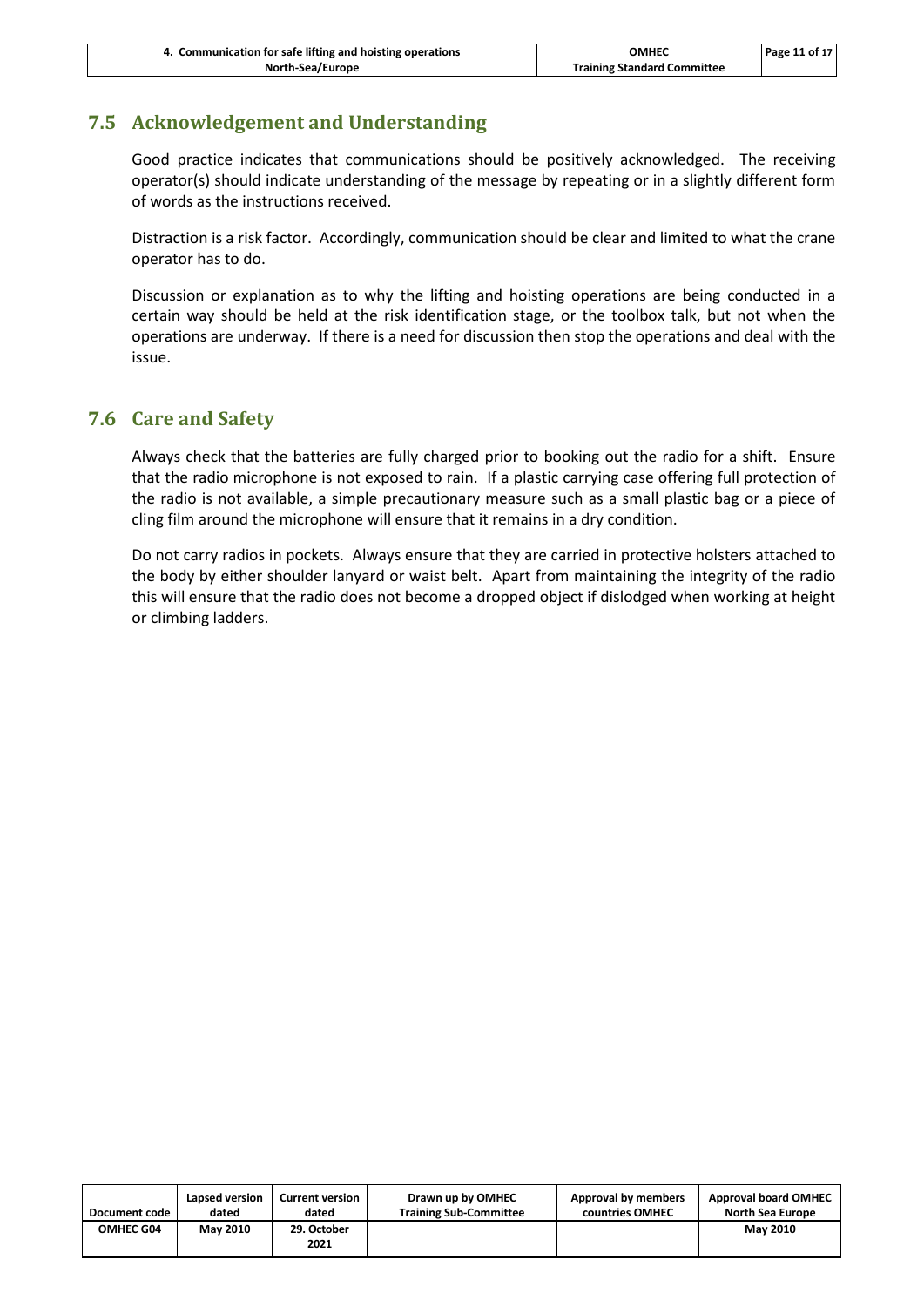| 4. Communication for safe lifting and hoisting operations | ОМНЕС                              | Page 12 of 17 |
|-----------------------------------------------------------|------------------------------------|---------------|
| North-Sea/Europe                                          | <b>Training Standard Committee</b> |               |

# **8 HAND SIGNALS**

Radio communications shall be used as primary means of communication during lifting and hoisting operations. Hand signals can be used in addition to the radio equipment and shall be used as back-up in the event of radio equipment failure.

Hand signals must be:

- ◆ Precise;
- Simple;
- Expansive;
- Easy to make and understand;
- ◆ Clearly distinct from other such signals.

Where both arms are used at the same time, they must be moved symmetrically and for giving one sign only (European Council Directive 92/58/EEC on the Minimum Requirements for the Provision of Safety and/or Health Signs at Work, ANNEX IX, Article 1).

There is a range of different hand signals used to indicate:

- Movement of the load itself, or
- Movement of the crane.

Whatever hand signals are to be used should be displayed, for example inside the crane cabin, around the operational area, mess rooms and so on. It is good practice to have laminated copies of the standardised hand signals to be used available and provide easy access to them.

#### <span id="page-14-0"></span>**8.1 Using Hand Signals**

Personnel using hand signals should ensure that they:

- $\bullet$  Know and are fully familiar with the set of hand signals agreed;
- Use the signals correctly;
- Use the signals confidently and clearly;
- Face the crane operator whenever possible when signalling.

There should always be a line of sight between the signaller and the crane operator. Lifting and hoisting operations must cease if visual contact is lost and only recommence when a clear line of vision is re-established. Cease lifting and hoisting operations if inclement weather or darkness impairs the ability to see the signaller and operations cannot continue safely!

| Document code | Lapsed version  | <b>Current version</b> | Drawn up by OMHEC             | Approval by members | <b>Approval board OMHEC</b> |
|---------------|-----------------|------------------------|-------------------------------|---------------------|-----------------------------|
|               | dated           | dated                  | <b>Training Sub-Committee</b> | countries OMHEC     | <b>North Sea Europe</b>     |
| OMHEC G04     | <b>May 2010</b> | 29. October<br>2021    |                               |                     | <b>May 2010</b>             |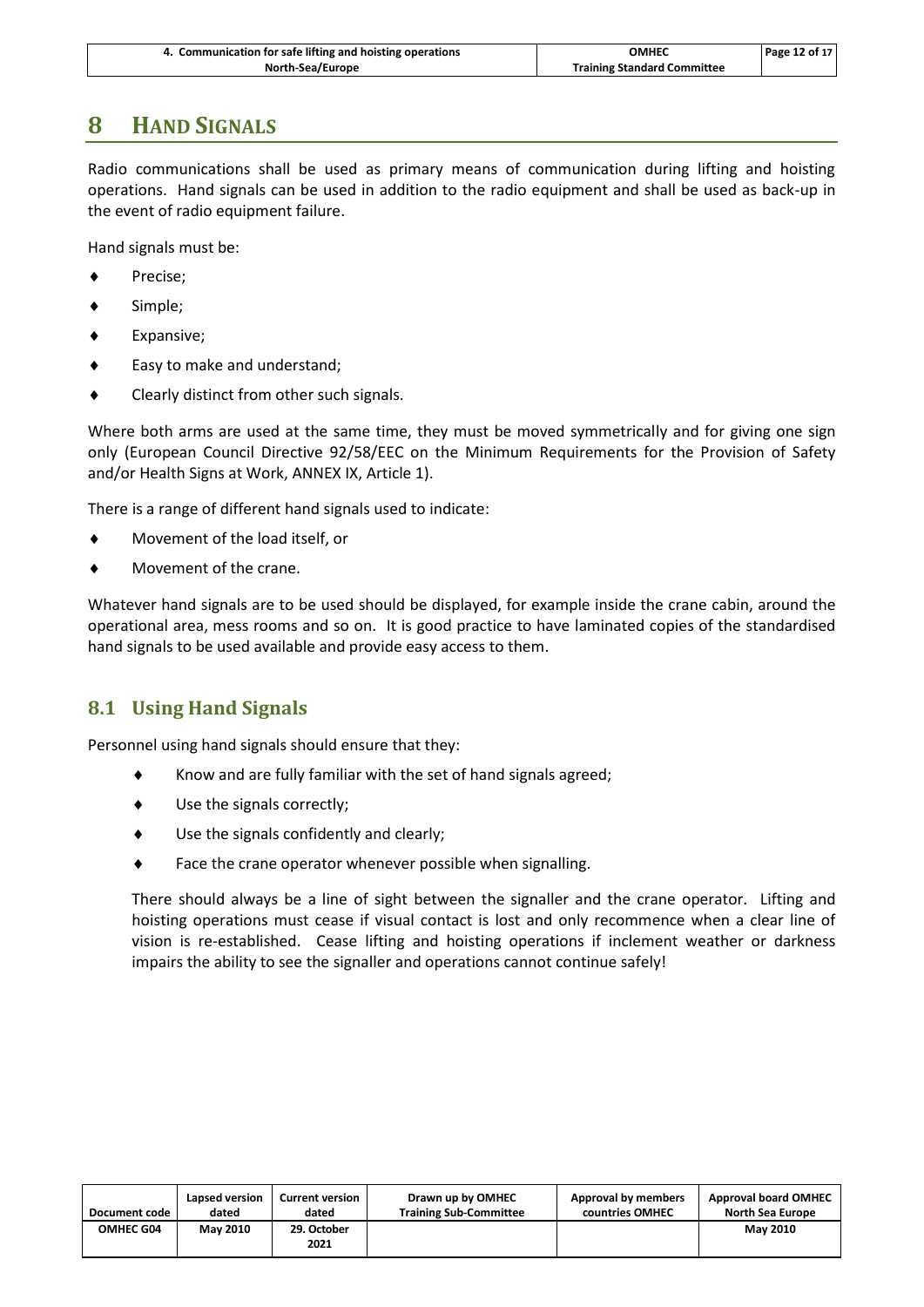| 4. Communication for safe lifting and hoisting operations | OMHEC                              | Page 13 of 17 |
|-----------------------------------------------------------|------------------------------------|---------------|
| North-Sea/Europe                                          | <b>Training Standard Committee</b> |               |

#### <span id="page-15-0"></span>**8.2 OMHEC Recommended Hand Signals**

In order to be compliant with hand signals as per European Council Directive 92/58/EEC on the Minimum Requirements for the Provision of Safety and/or Health Signs at Work, OMHEC recommends using the following hand signals for lifting and hoisting operations:



**Document code Lapsed version dated Current version dated Drawn up by OMHEC Training Sub-Committee Approval by members countries OMHEC Approval board OMHEC North Sea Europe OMHEC G04 May 2010 29. October 2021 May 2010**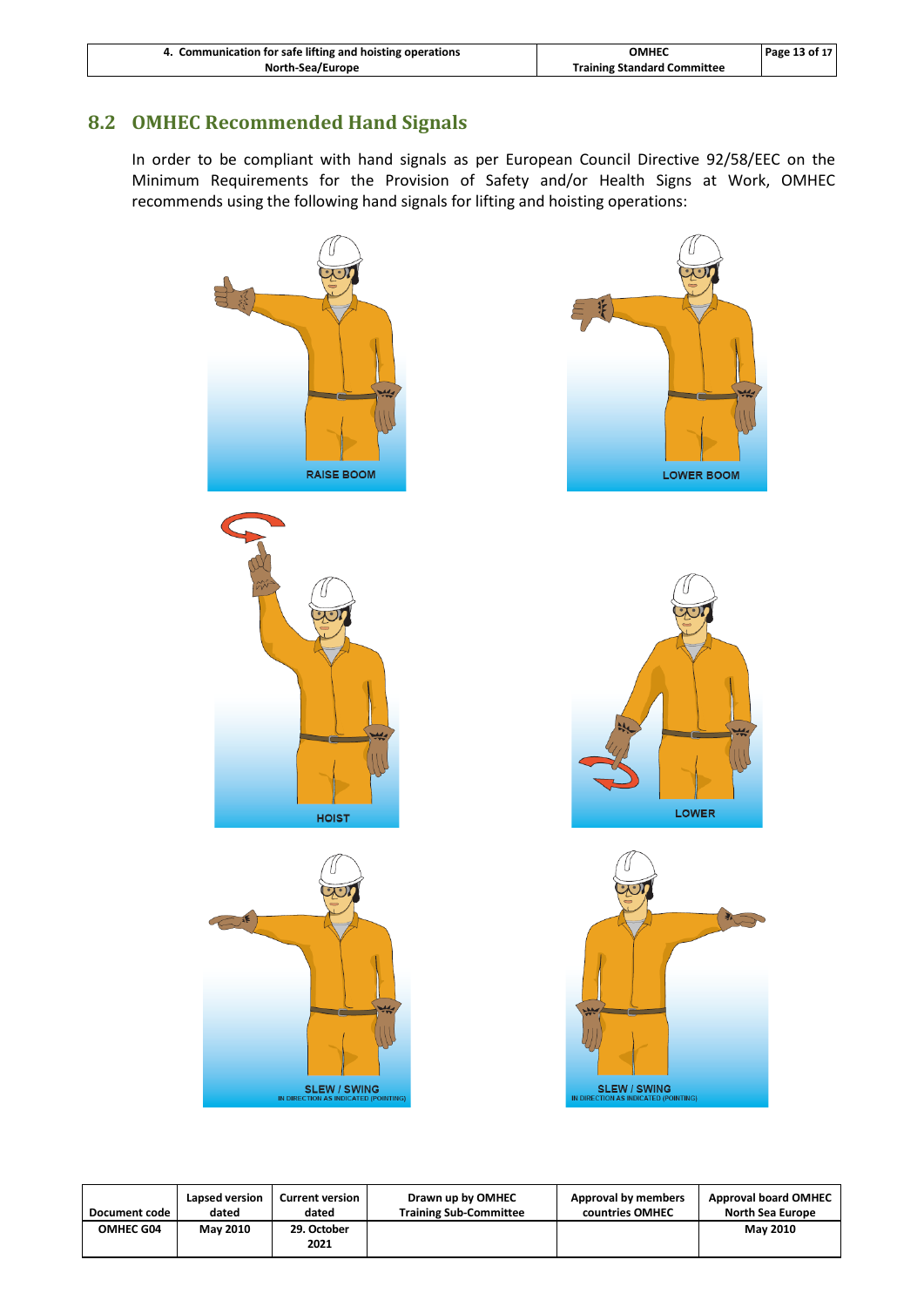| 4. Communication for safe lifting and hoisting operations | ОМНЕС                              | Page 14 of 17 |
|-----------------------------------------------------------|------------------------------------|---------------|
| North-Sea/Europe                                          | <b>Training Standard Committee</b> |               |



All the above hand signals are related to moving the load.

In addition to these signals, additional signals can be agreed upon to indicate:

- Horizontal or vertical distance;
- Hoist to be used;
- Movements of boom, such as extend or retract.

Due to technical and on-going developments and improvement of cranes, they are being equipped with more and more technical features that will require more and more hand signals for the communications.

For OMHEC this is an additional reason to recommend the use of radio equipment for communications, backed up with the above hand signals for emergencies in case radio equipment fails.

| Document code    | Lapsed version  | <b>Current version</b> | Drawn up by OMHEC             | Approval by members | <b>Approval board OMHEC</b> |
|------------------|-----------------|------------------------|-------------------------------|---------------------|-----------------------------|
|                  | dated           | dated                  | <b>Training Sub-Committee</b> | countries OMHEC     | North Sea Europe            |
| <b>OMHEC G04</b> | <b>May 2010</b> | 29. October<br>2021    |                               |                     | <b>May 2010</b>             |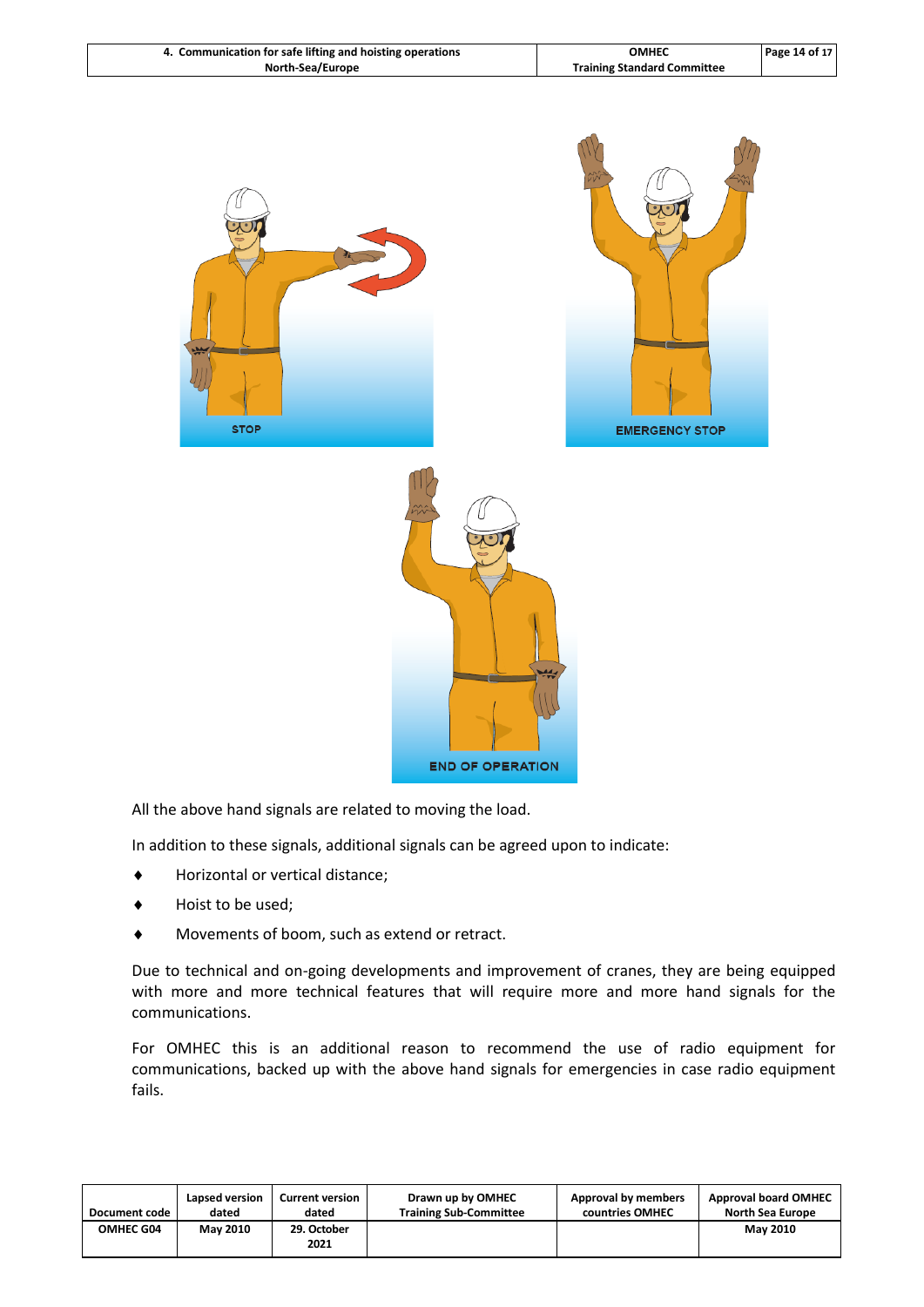| 4. Communication for safe lifting and hoisting operations | ОМНЕС                              | Page 15 of 17 |
|-----------------------------------------------------------|------------------------------------|---------------|
| North-Sea/Europe                                          | <b>Training Standard Committee</b> |               |

# **9 LEARN AND RECORD**

Communication includes feedback from the team involved in the lifting and hoisting after the operations and provision should be made for this in operational procedures. The intention of the de-briefing is to learn and record any faults, possible improvements to current practices and obtain lessons learnt for the benefit of future operations. Such lessons learnt should be communicated to other lifting and hoisting teams.

| Document code    | Lapsed version  | <b>Current version</b> | Drawn up by OMHEC             | Approval by members | <b>Approval board OMHEC</b> |
|------------------|-----------------|------------------------|-------------------------------|---------------------|-----------------------------|
|                  | dated           | dated                  | <b>Training Sub-Committee</b> | countries OMHEC     | <b>North Sea Europe</b>     |
| <b>OMHEC G04</b> | <b>May 2010</b> | 29. October<br>2021    |                               |                     | <b>May 2010</b>             |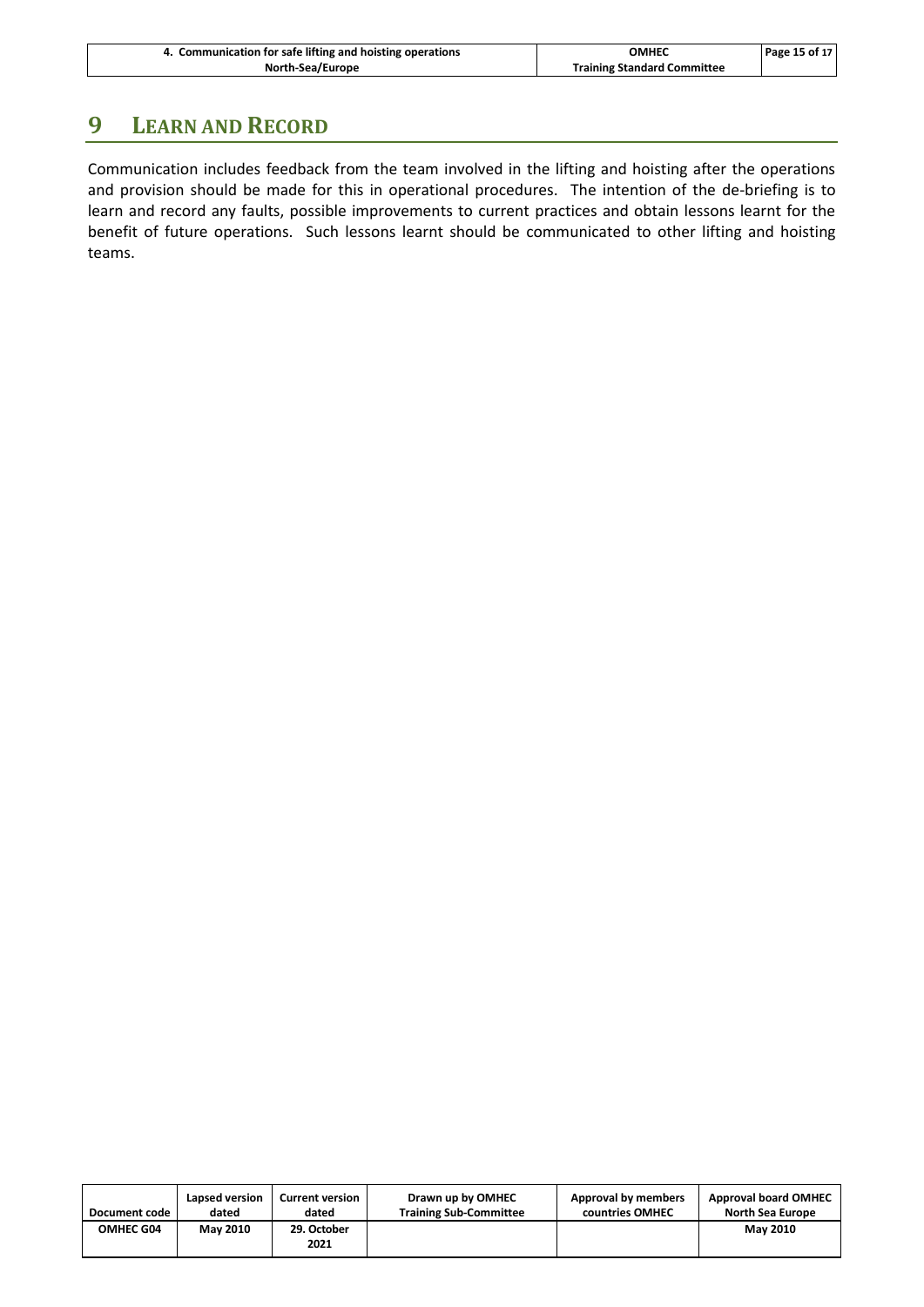| 4. Communication for safe lifting and hoisting operations | OMHEC                              | Page 16 of 17 |
|-----------------------------------------------------------|------------------------------------|---------------|
| North-Sea/Europe                                          | <b>Training Standard Committee</b> |               |

# **10 DEFINITIONS**

| <b>Appliance operator</b> | A competent person who is fully qualified according applicable rules and<br>regulations and has the authorization to use the equipment.<br>A person who operates the crane for the purpose of positioning loads or<br>erecting the crane.        |  |  |
|---------------------------|--------------------------------------------------------------------------------------------------------------------------------------------------------------------------------------------------------------------------------------------------|--|--|
| <b>Signaller</b>          | A person responsible for relaying the signal from the slinger to the crane driver.                                                                                                                                                               |  |  |
| <b>Slinger</b>            | a person responsible for attaching and detaching the load to and from the crane<br>load-attachment and for the use of the correct lifting gear and equipment in<br>accordance with the planning of the operation for proper positioning of loads |  |  |

(Reference: ISO 15513 standard: Cranes – competency requirements for crane drivers (operators), slingers, signallers and assessors.)

| Document code    | Lapsed version  | <b>Current version</b> | Drawn up by OMHEC             | Approval by members | <b>Approval board OMHEC</b> |
|------------------|-----------------|------------------------|-------------------------------|---------------------|-----------------------------|
|                  | dated           | dated                  | <b>Training Sub-Committee</b> | countries OMHEC     | North Sea Europe            |
| <b>OMHEC G04</b> | <b>May 2010</b> | 29. October<br>2021    |                               |                     | <b>May 2010</b>             |